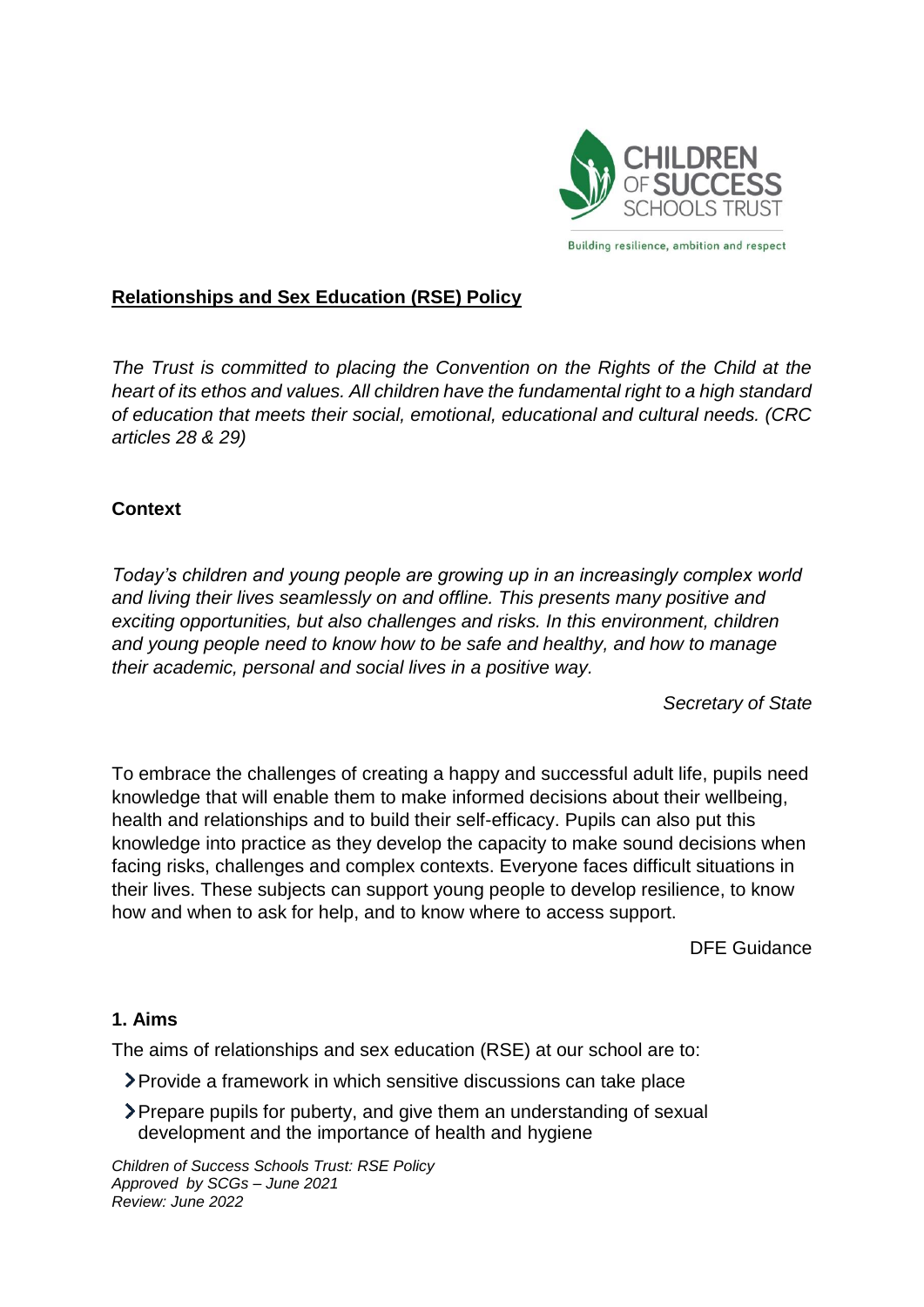- Help pupils develop feelings of self-respect, confidence and empathy
- Create a positive culture around issues of sexuality and relationships
- Teach pupils the correct vocabulary to describe themselves and their bodies

# **2. Statutory Requirements**

As a primary academy school we must provide relationships education to all pupils as per section 34 of the [Children and Social work act 2017.](http://www.legislation.gov.uk/ukpga/2017/16/section/34/enacted) 

See appendix 1 for statutory requirement objectives.

We do not have to follow the National Curriculum but we are expected to offer all pupils a curriculum that is similar to the National Curriculum including requirements to teach science which would include the elements of sex education contained in the science curriculum.

In teaching RSE, we are required by our funding agreements to have regard to [guidance](https://www.gov.uk/government/consultations/relationships-and-sex-education-and-health-education) issued by the secretary of state as outlined in section 403 of the [Education](http://www.legislation.gov.uk/ukpga/1996/56/contents)  [Act 1996.](http://www.legislation.gov.uk/ukpga/1996/56/contents)

At both Haveley Hey and The Willows we chose to follow the National Curriculum and teach RSE as set out in this policy.

## **3. Policy development**

This policy has been developed in consultation with staff, pupils and parents. The consultation and policy development process involved the following steps:

- 1. Review –a working group across the COSST consisting of Deputy Head's and PSHE leads pulled together all relevant information including relevant national and local guidance
- 2. Staff consultation all school staff were given the opportunity to look at the policy and make recommendations
- 3. Parent/stakeholder consultation parents were given information about the policy and curriculum and invited to give their views through an online questionnaire.
- 4. Ratification once amendments were made, the policy was shared with governors and ratified

#### **4. Definition**

RSE is about the emotional, social and cultural development of pupils, and involves learning about relationships, sexuality, healthy lifestyles, diversity and personal identity.

RSE involves a combination of sharing information, and exploring issues and values.

RSE is not about the promotion of sexual activity.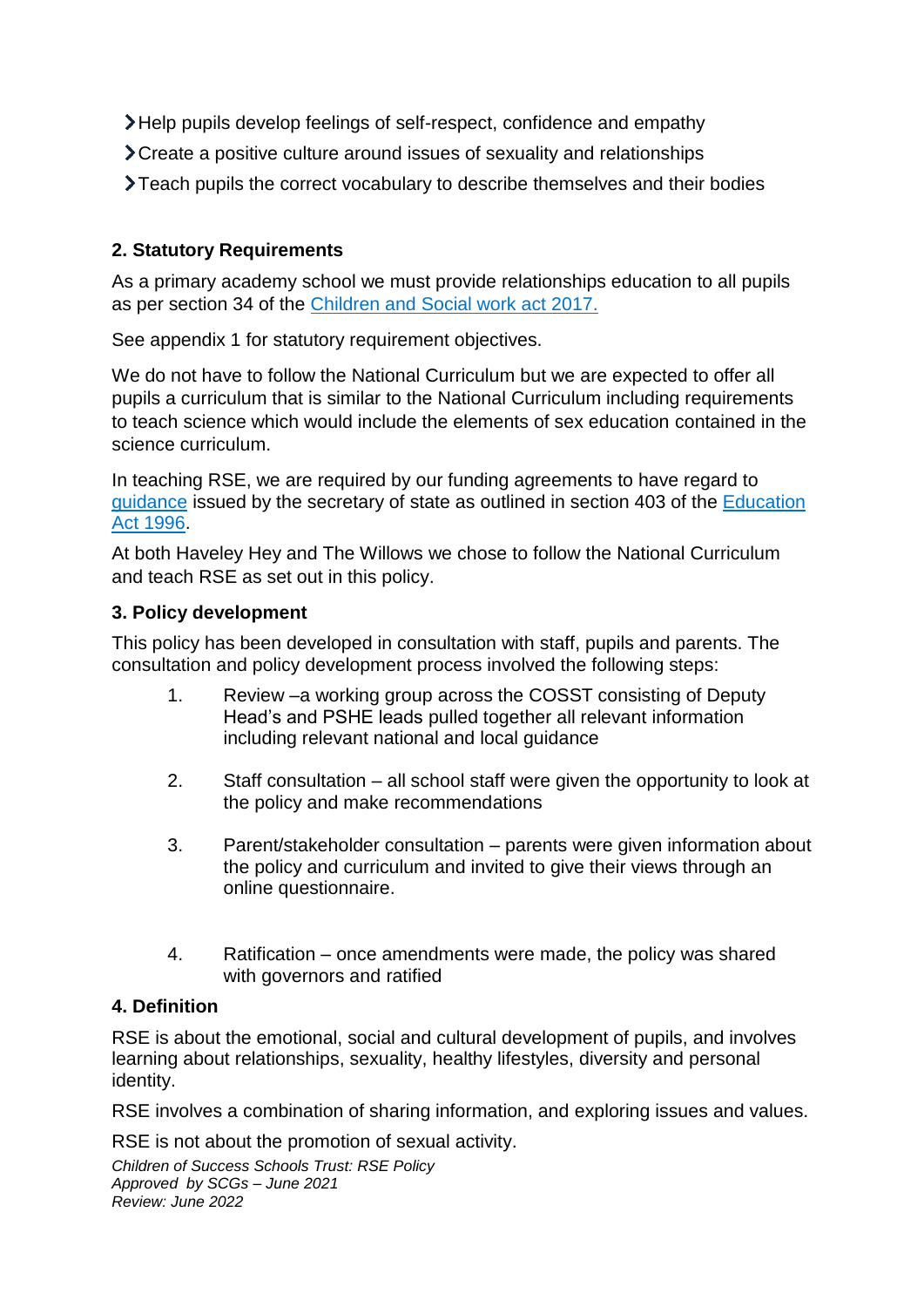**Relationships Education-** fundamental building blocks and characteristics of positive relationships, with particular reference to friendships, family relationships, and relationships with other children and with adults

- $\triangleright$  Families and friends who care for me
- $\triangleright$  Caring friendships
- $\triangleright$  Respectful relationships
- $\triangleright$  Online relationships
- $\triangleright$  Being safe

**Health Education-** gives children the information they need to make good decisions about their own health and wellbeing, to recognise issues in themselves and others and to seek support as early as possible when issues arise.

- $\triangleright$  Mental Wellbeing
- $\triangleright$  Internet safety and harms
- $\triangleright$  Physical health and fitness
- $\triangleright$  Healthy eating
- $\triangleright$  Facts and risks associated with drugs, alcohol and tobacco
- $\triangleright$  Health and prevention
- $\triangleright$  Basic first aid
- $\triangleright$  Changing adolescent body

**Sex Education**- explains in scientific terms human reproduction: conception and birth.

#### **5. Curriculum**

At both Haveley Hey Community School and The Willows we use the Jigsaw curriculum to cover all areas of PSHE for the primary phase including statutory Relationships and Health Education. The table below shows where the RSE curriculum is taught in years 1-6.

| <b>Summer</b><br>1: | <b>Relationships</b> | Includes understanding friendship, family and other<br>relationships, conflict resolution and communication<br>skills, bereavement and loss |
|---------------------|----------------------|---------------------------------------------------------------------------------------------------------------------------------------------|
| <b>Summer</b><br>2: | Changing Me          | Includes Relationships, Health and Sex Education in<br>the context of coping positively with change                                         |

These lessons are reinforced and enhanced in many ways, such as through assemblies, praise and reward systems, our learning charter and through our relationships across school with all members of the school community.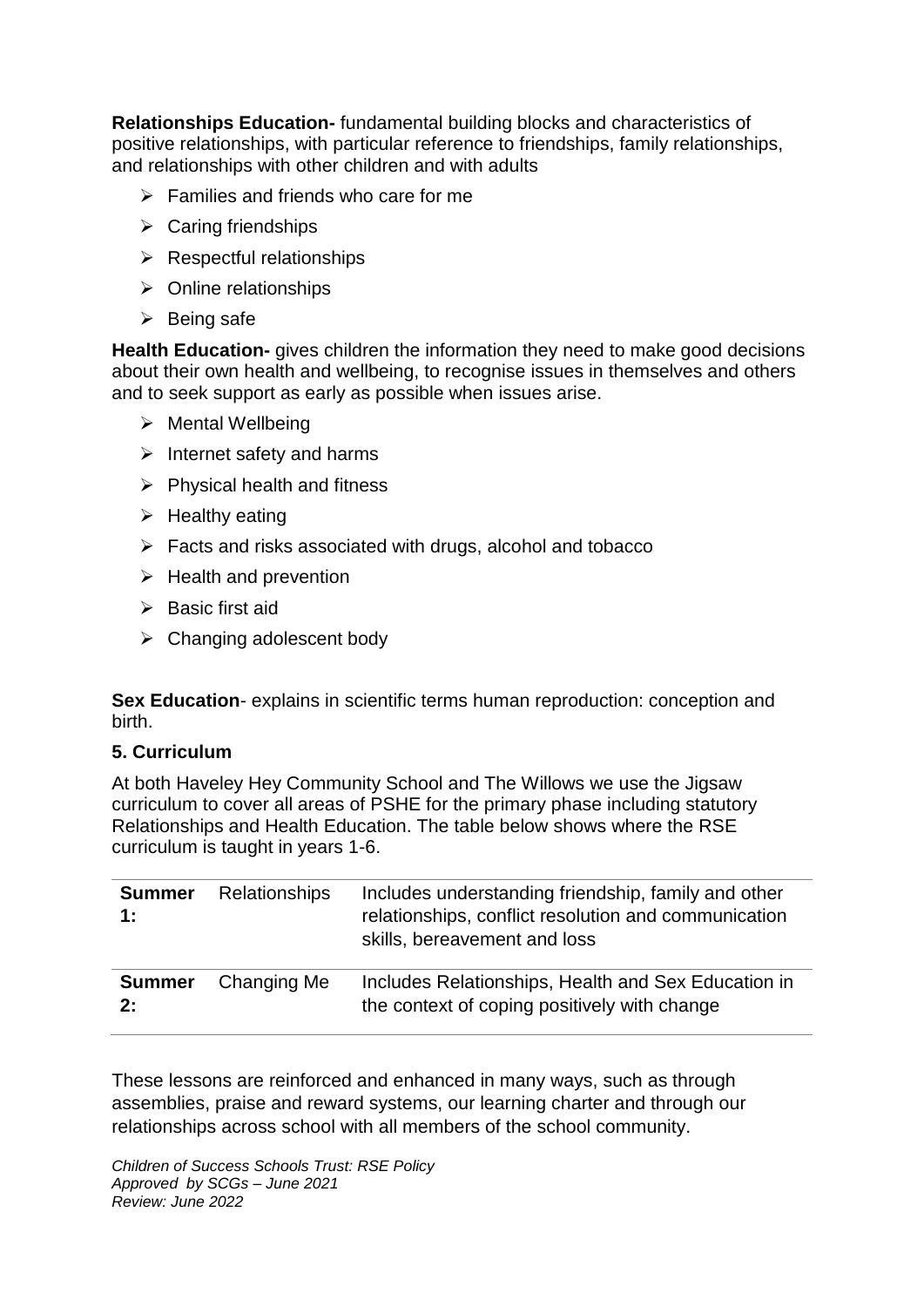Class teachers deliver the weekly lessons to their own classes.

See Appendix 1 for a full list of statutory curriculum objectives for RSE.

# **6. Delivery of RSE**

RSE is taught within the personal, social, health and economic (PSHE) education curriculum. Biological aspects of RSE are taught within the science curriculum

Statutory relationships education focuses on teaching the fundamental building blocks and characteristics of positive relationships as seen in section 4. Statutory health education focuses on keeping children healthy as they grow up and the changing adolescent body.

In 2020- 2021, the RSE curriculum has been adapted to ensure that there are no gaps in children's RSE learning after last summer's lockdown. For the majority of year groups, there are no objectives that are not covered within the relationship, health or science curriculum.

Sex Education (conception and birth) will be delivered in a single lesson in year 6.

For more information about our RSE curriculum, see the school website for yearly knowledge organisers.

These areas of learning are taught within the context of family life taking care to ensure that there is no stigmatisation of children based on their home circumstances (families can include single parent families, LGBT parents, families headed by grandparents, adoptive parents, foster parents/carers amongst other structures) along with reflecting sensitively that some children may have a different structure of support around them (for example: looked after children or young carers).

## **7. Roles and responsibilities**

## **7.1 The governing board**

The governing board will approve the RSE policy, and hold the Head of School to account for its implementation.

## **7.2 The Head of School**

The Head of School is responsible for ensuring that RSE is taught consistently across the school, and for managing requests to withdraw pupils from nonstatutory/non-science components of RSE (see section 8).

## **7.3 Staff**

Staff are responsible for:

- Delivering RSE in a sensitive way
- Modelling positive attitudes to RSE
- Monitoring progress

*Children of Success Schools Trust: RSE Policy Approved by SCGs – June 2021 Review: June 2022* **Example 3 Responding to the needs of individual pupils**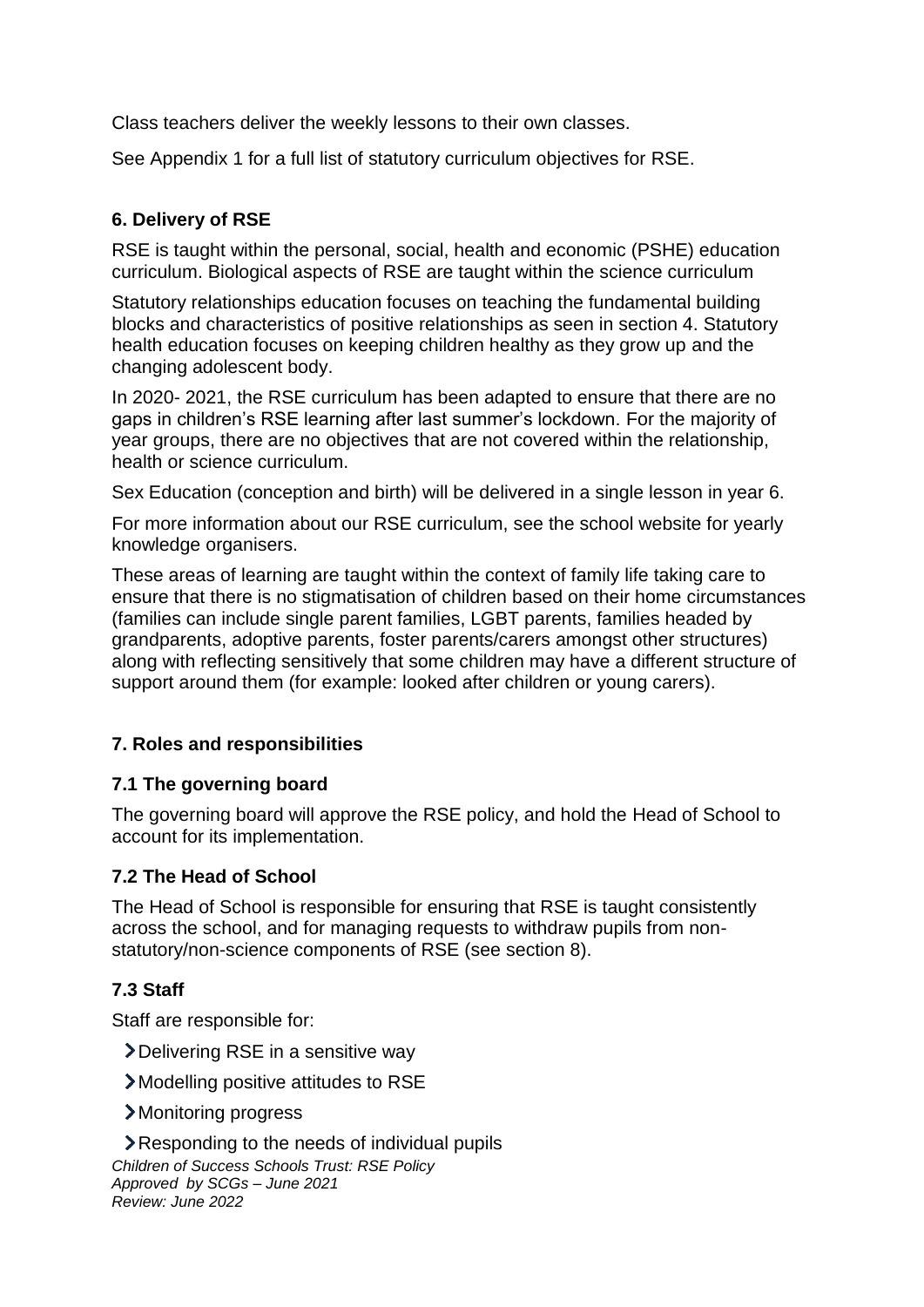Responding appropriately to pupils whose parents wish them to be withdrawn from the non-statutory/non-science components of RSE

Staff do not have the right to opt out of teaching RSE. Staff who have concerns about teaching RSE are encouraged to discuss this with the Head of School.

# **7.4 Pupils**

Pupils are expected to engage fully in RSE and, when discussing issues related to RSE, treat others with respect and sensitivity.

## **8. Parents' right to withdraw**

Parents do not have the right to withdraw their children from relationships education, health education or science lessons.

Parents have the right to withdraw their children from the non-statutory/non-science components of sex education within RSE.

Requests for withdrawal should be put in writing using the form found in Appendix 2 of this policy and addressed to the Head of School.

Alternative work will be given to pupils who are withdrawn from sex education.

## **9. Training**

Staff are trained on the delivery of RSE our continuing professional development calendar. They are supported by PSHE coordinator where needed.

The Head of School will also invite visitors from outside the school, such as school nurses or sexual health professionals, to provide support and training to staff teaching RSE.

## **10. Monitoring arrangements**

The delivery of RSE is monitored by the PSHE coordinator and curriculum leader through:

Planning,work scrutiny, learning walks, pupil voice

Pupils' development in RSE is monitored by class teachers as part of our internal assessment systems.

This policy will be reviewed by the PSHE coordinator annually. At every review, the policy will be approved by the School Community Group.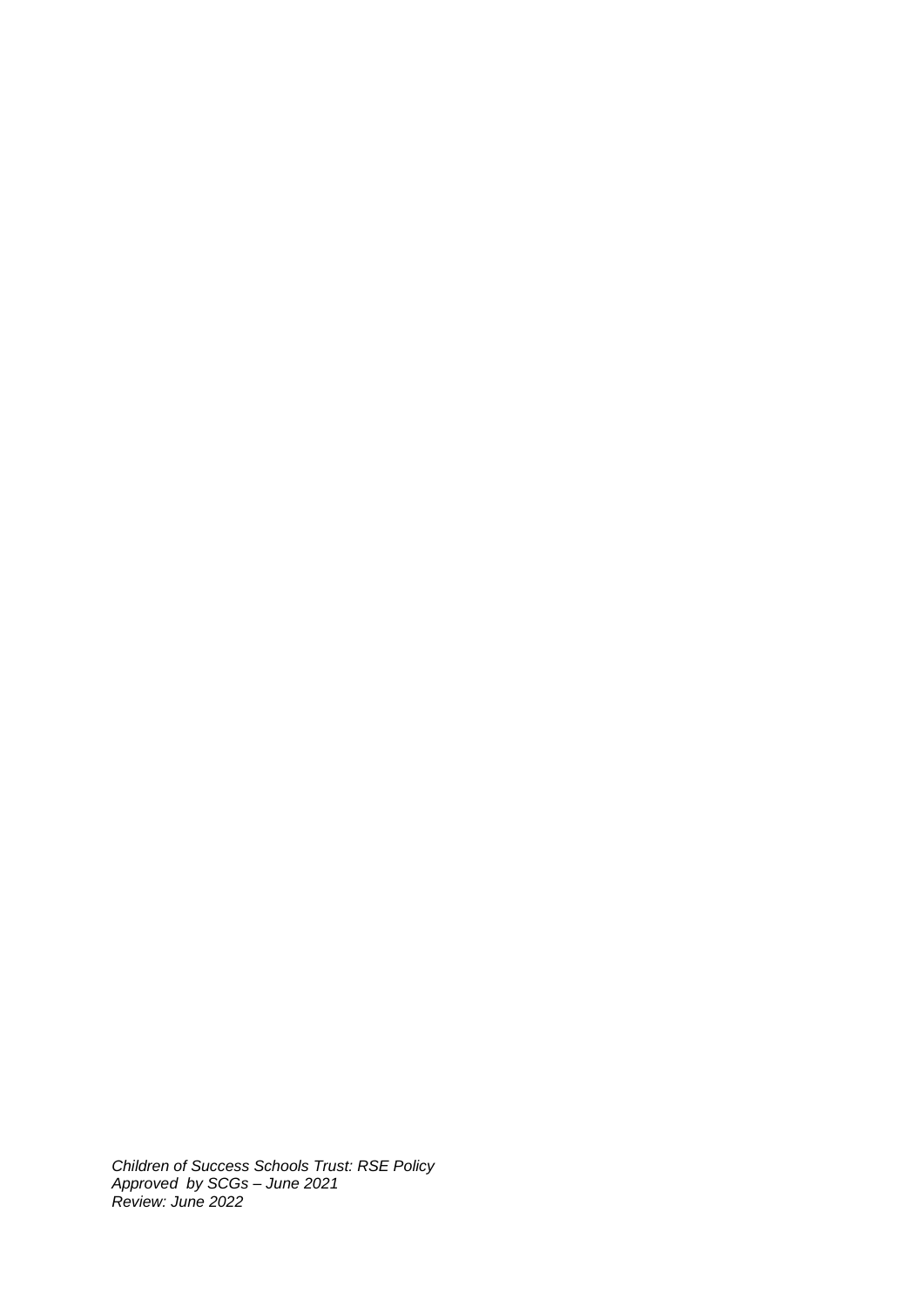## Appendix 1: By the end of primary school pupils should know

Relationships Education Statutory Objectives:

| <b>TOPIC</b>                                | PUPILS SHOULD KNOW                                                                                                                                                                                                                                                                                                                                                                                                                                                                                                                                                                                                                                                                                                                                                                                                                                                                                                                                                                                                                                                                                        |  |
|---------------------------------------------|-----------------------------------------------------------------------------------------------------------------------------------------------------------------------------------------------------------------------------------------------------------------------------------------------------------------------------------------------------------------------------------------------------------------------------------------------------------------------------------------------------------------------------------------------------------------------------------------------------------------------------------------------------------------------------------------------------------------------------------------------------------------------------------------------------------------------------------------------------------------------------------------------------------------------------------------------------------------------------------------------------------------------------------------------------------------------------------------------------------|--|
| Families and<br>people who care<br>about me | That families are important for children growing up because they can give love, security and stability<br>$\bullet$<br>The characteristics of healthy family life, commitment to each other, including in times of difficulty, protection and care for<br>children and other family members, the importance of spending time together and sharing each other's lives<br>That others' families, either in school or in the wider world, sometimes look different from their family, but that they should<br>$\bullet$<br>respect those differences and know that other children's families are also characterised by love and care<br>That stable, caring relationships, which may be of different types, are at the heart of happy families, and are important for<br>children's security as they grow up<br>That marriage represents a formal and legally recognised commitment of two people to each other which is intended to be<br>lifelong<br>How to recognise if family relationships are making them feel unhappy or unsafe, and how to seek help or advice from others<br>$\bullet$<br>if needed |  |
| Caring<br>friendships                       | How important friendships are in making us feel happy and secure, and how people choose and make friends<br>The characteristics of friendships, including mutual respect, truthfulness, trustworthiness, loyalty, kindness, generosity, trust,<br>sharing interests and experiences and support with problems and difficulties<br>That healthy friendships are positive and welcoming towards others, and do not make others feel lonely or excluded<br>$\bullet$<br>That most friendships have ups and downs, and that these can often be worked through so that the friendship is repaired or<br>$\bullet$<br>even strengthened, and that resorting to violence is never right<br>How to recognise who to trust and who not to trust, how to judge when a friendship is making them feel unhappy or<br>$\bullet$<br>uncomfortable, managing conflict, how to manage these situations and how to seek help or advice from others, if needed                                                                                                                                                              |  |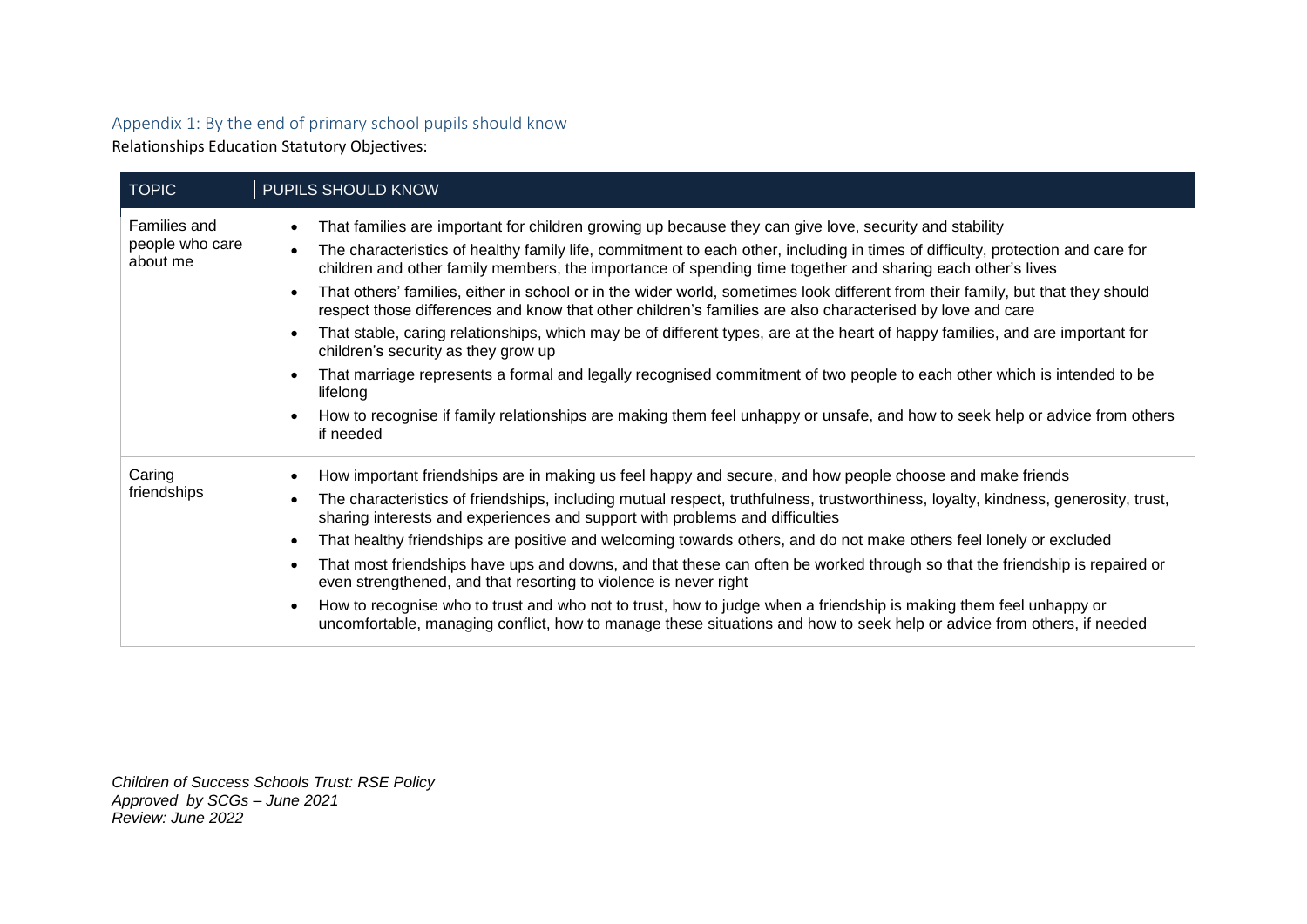| <b>TOPIC</b>                | PUPILS SHOULD KNOW                                                                                                                                                                                                          |  |
|-----------------------------|-----------------------------------------------------------------------------------------------------------------------------------------------------------------------------------------------------------------------------|--|
| Respectful<br>relationships | The importance of respecting others, even when they are very different from them (for example, physically, in character,<br>personality or backgrounds), or make different choices or have different preferences or beliefs |  |
|                             | Practical steps they can take in a range of different contexts to improve or support respectful relationships                                                                                                               |  |
|                             | The conventions of courtesy and manners                                                                                                                                                                                     |  |
|                             | The importance of self-respect and how this links to their own happiness                                                                                                                                                    |  |
|                             | That in school and in wider society they can expect to be treated with respect by others, and that in turn they should show due<br>respect to others, including those in positions of authority                             |  |
|                             | About different types of bullying (including cyberbullying), the impact of bullying, responsibilities of bystanders (primarily<br>reporting bullying to an adult) and how to get help                                       |  |
|                             | What a stereotype is, and how stereotypes can be unfair, negative or destructive                                                                                                                                            |  |
|                             | The importance of permission-seeking and giving in relationships with friends, peers and adults                                                                                                                             |  |
| Online                      | That people sometimes behave differently online, including by pretending to be someone they are not                                                                                                                         |  |
| relationships               | That the same principles apply to online relationships as to face-to face relationships, including the importance of respect for<br>others online including when we are anonymous                                           |  |
|                             | The rules and principles for keeping safe online, how to recognise risks, harmful content and contact, and how to report them                                                                                               |  |
|                             | How to critically consider their online friendships and sources of information including awareness of the risks associated with<br>people they have never met                                                               |  |
|                             | How information and data is shared and used online                                                                                                                                                                          |  |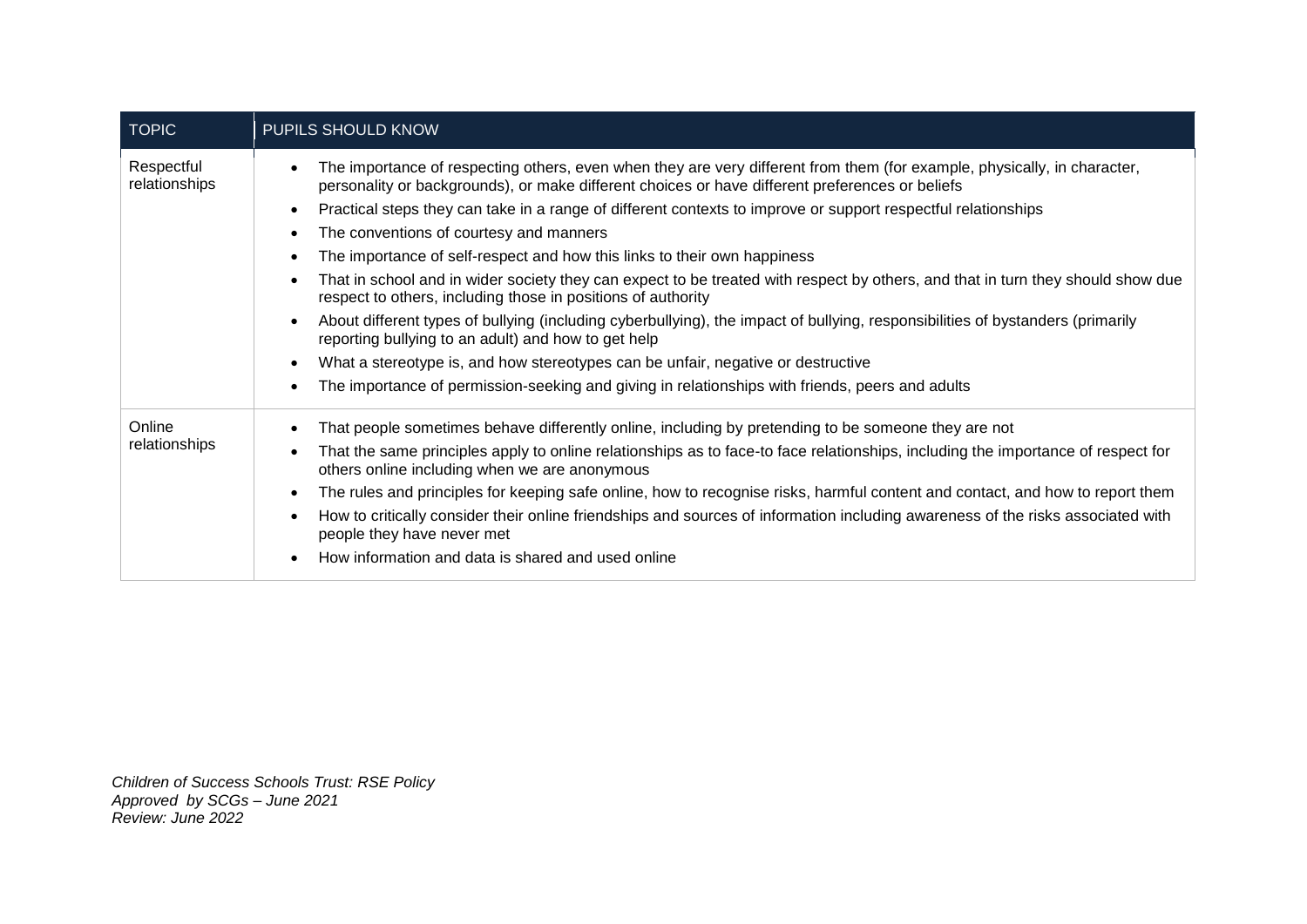Health Education Statutory Objectives

| <b>TOPIC</b>        | PUPILS SHOULD KNOW                                                                                                                                                                                                                                                                                                                                                                                                                                                                                                                                                                                                                                                                                                                                                                                                                                                                                                                                                                                                                                                                                                                                                                                                                                                                                                                                                                                                                                                                                                                                                                                                                                                                                                                                                                                            |
|---------------------|---------------------------------------------------------------------------------------------------------------------------------------------------------------------------------------------------------------------------------------------------------------------------------------------------------------------------------------------------------------------------------------------------------------------------------------------------------------------------------------------------------------------------------------------------------------------------------------------------------------------------------------------------------------------------------------------------------------------------------------------------------------------------------------------------------------------------------------------------------------------------------------------------------------------------------------------------------------------------------------------------------------------------------------------------------------------------------------------------------------------------------------------------------------------------------------------------------------------------------------------------------------------------------------------------------------------------------------------------------------------------------------------------------------------------------------------------------------------------------------------------------------------------------------------------------------------------------------------------------------------------------------------------------------------------------------------------------------------------------------------------------------------------------------------------------------|
| Mental<br>Wellbeing | that mental wellbeing is a normal part of daily life, in the same way as physical health.<br>$\bullet$<br>that there is a normal range of emotions (e.g. happiness, sadness, anger, fear, surprise, nervousness) and scale of emotions that<br>$\bullet$<br>all humans experience in relation to different experiences and situations.<br>how to recognise and talk about their emotions, including having a varied vocabulary of words to use when talking about their own<br>$\bullet$<br>and others' feelings<br>how to judge whether what they are feeling and how they are behaving is appropriate and proportionate.<br>$\bullet$<br>the benefits of physical exercise, time outdoors, community participation, voluntary and service-based activity on mental wellbeing<br>$\bullet$<br>and happiness.<br>simple self-care techniques, including the importance of rest, time spent with friends and family and the benefits of hobbies and<br>$\bullet$<br>interests.<br>isolation and loneliness can affect children and that it is very important for children to discuss their feelings with an adult and seek<br>$\bullet$<br>support.<br>that bullying (including cyberbullying) has a negative and often lasting impact on mental wellbeing.<br>$\bullet$<br>where and how to seek support (including recognising the triggers for seeking support), including whom in school they should<br>$\bullet$<br>speak to if they are worried about their own or someone else's mental<br>wellbeing or ability to control their emotions (including issues arising online).<br>$\bullet$<br>it is common for people to experience mental ill health. For many people who do, the problems can be resolved if the right support<br>$\bullet$<br>is made available, especially if accessed early enough. |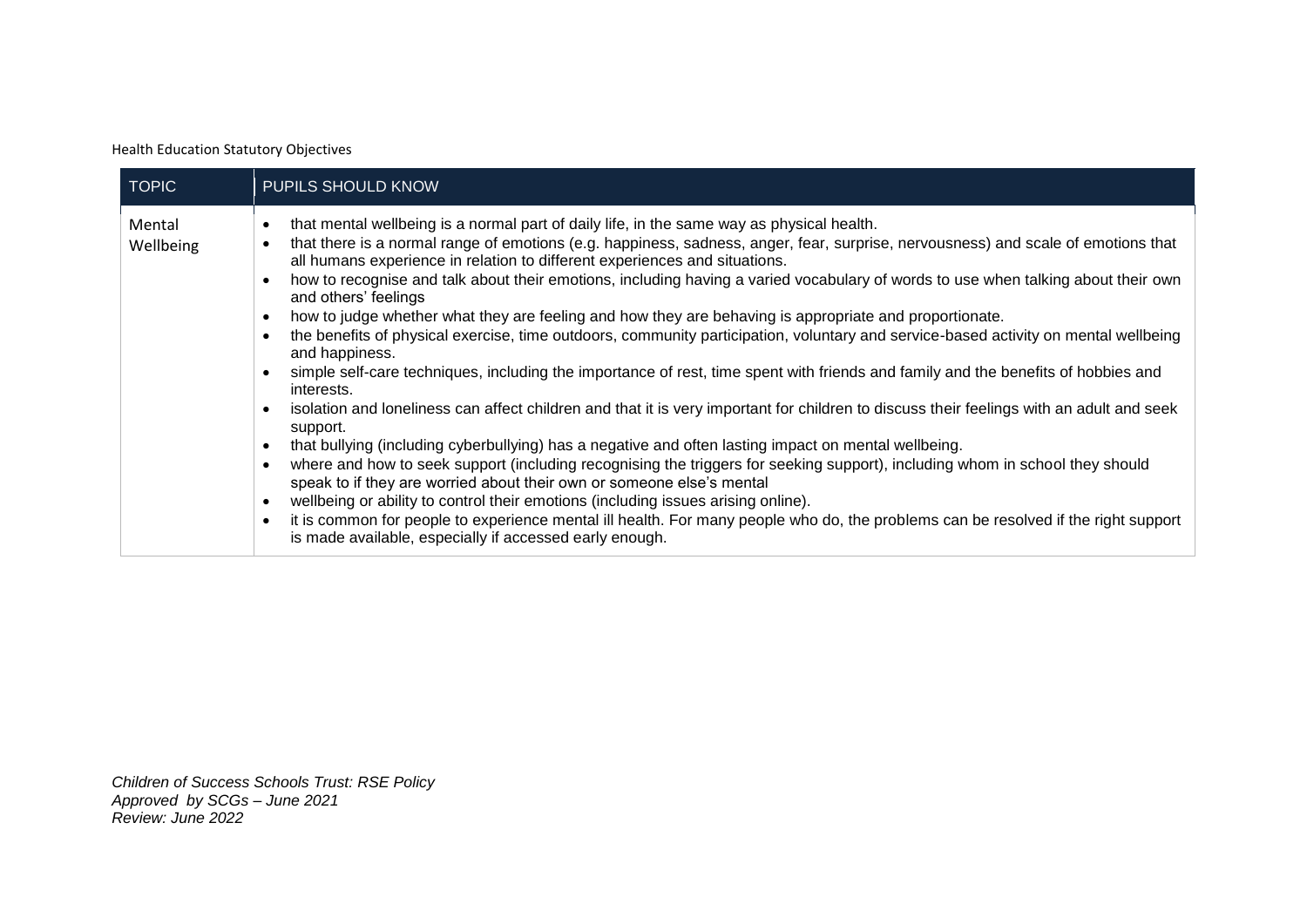| <b>TOPIC</b>                        | PUPILS SHOULD KNOW                                                                                                                                                                                                                                                                                                                                                                                                                                                                                                                                                                                                                                                                                                                                                                                                                                                                                                                                                                                                                                                                                                                |
|-------------------------------------|-----------------------------------------------------------------------------------------------------------------------------------------------------------------------------------------------------------------------------------------------------------------------------------------------------------------------------------------------------------------------------------------------------------------------------------------------------------------------------------------------------------------------------------------------------------------------------------------------------------------------------------------------------------------------------------------------------------------------------------------------------------------------------------------------------------------------------------------------------------------------------------------------------------------------------------------------------------------------------------------------------------------------------------------------------------------------------------------------------------------------------------|
| <b>Internet Safety</b><br>and harms | that for most people the internet is an integral part of life and has many benefits.<br>$\bullet$<br>about the benefits of rationing time spent online, the risks of excessive time spent on electronic devices and the impact of positive<br>$\bullet$<br>and negative content online on their own and others' mental and physical wellbeing.<br>How to consider the effect of their online actions on others and know how to recognise and display respectful behaviour online and<br>$\bullet$<br>the importance of keeping personal information private<br>why social media, some computer games and online gaming, for example, are age restricted.<br>$\bullet$<br>that the internet can also be a negative place where online abuse, trolling, bullying and harassment can take place, which can<br>have a negative impact on mental health.<br>how to be a discerning consumer of information online including understanding that information, including that from search<br>$\bullet$<br>engines, is ranked, selected and targeted.<br>where and how to report concerns and get support with issues online.<br>$\bullet$ |
| Physical health<br>and fitness      | the characteristics and mental and physical benefits of an active lifestyle<br>$\bullet$<br>the importance of building regular exercise into daily and weekly routines and how to achieve this; for example walking or cycling<br>$\bullet$<br>to school, a daily active mile or other forms of regular, vigorous exercise.<br>the risks associated with an inactive lifestyle (including obesity).<br>$\bullet$<br>how and when to seek support including which adults to speak to in school if they are worried about their health.<br>٠                                                                                                                                                                                                                                                                                                                                                                                                                                                                                                                                                                                        |
| Healthy eating                      | what constitutes a healthy diet (including understanding calories and other nutritional content).<br>$\bullet$<br>the principles of planning and preparing a range of healthy meals.<br>$\bullet$<br>the characteristics of a poor diet and risks associated with unhealthy eating (including, for example, obesity and tooth decay) and<br>٠<br>other behaviours (e.g. the impact of alcohol on diet or health).                                                                                                                                                                                                                                                                                                                                                                                                                                                                                                                                                                                                                                                                                                                 |
| Drugs, alcohol<br>and tobacco       | the facts about legal and illegal harmful substances and associated risks, including smoking, alcohol use and drug-taking.<br>$\bullet$                                                                                                                                                                                                                                                                                                                                                                                                                                                                                                                                                                                                                                                                                                                                                                                                                                                                                                                                                                                           |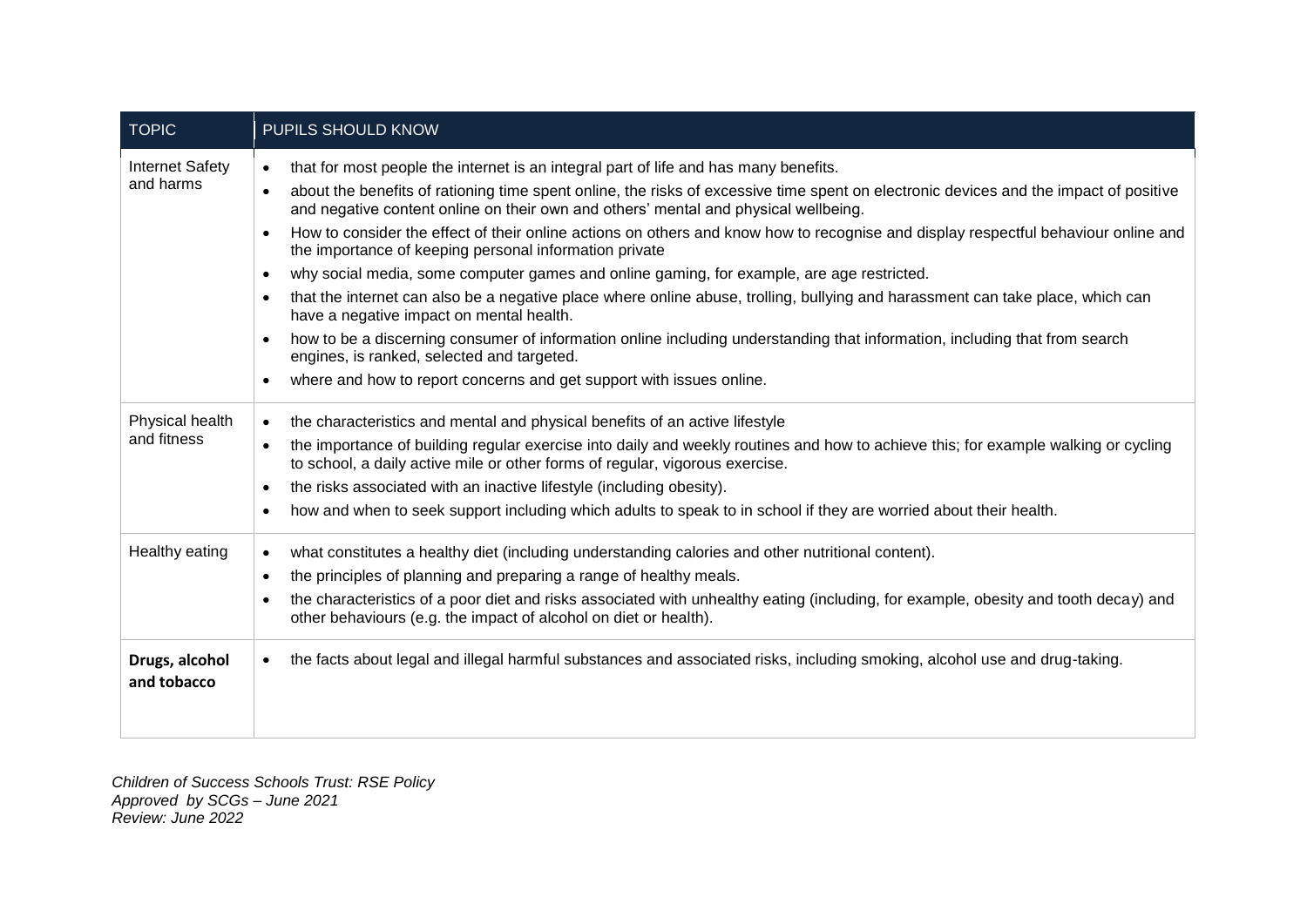| <b>TOPIC</b>                    | PUPILS SHOULD KNOW                                                                                                                                                                                                                                                                                                                                                                                                                                                                                                                                                                                                                                                                                         |  |
|---------------------------------|------------------------------------------------------------------------------------------------------------------------------------------------------------------------------------------------------------------------------------------------------------------------------------------------------------------------------------------------------------------------------------------------------------------------------------------------------------------------------------------------------------------------------------------------------------------------------------------------------------------------------------------------------------------------------------------------------------|--|
| <b>Health and</b><br>prevention | how to recognise early signs of physical illness, such as weight loss, or unexplained changes to the body<br>about safe and unsafe exposure to the sun, and how to reduce the risk of sun damage, including skin cancer.<br>the importance of sufficient good quality sleep for good health and that a lack of sleep can affect weight, mood and ability to learn.<br>about dental health and the benefits of good oral hygiene and dental flossing, including regular check-ups at the dentist.<br>about personal hygiene and germs including bacteria, viruses, how they are spread and treated, and the importance of<br>handwashing.<br>the facts and science relating to immunisation and vaccination |  |
| <b>Basic First Aid</b>          | how to make a clear and efficient call to emergency services if necessary<br>concepts of basic first-aid, for example dealing with common injuries, including head injuries.                                                                                                                                                                                                                                                                                                                                                                                                                                                                                                                               |  |
| Changing<br>adolescent body     | key facts about puberty and the changing adolescent body, particularly from age 9 through to age 11, including physical and<br>emotional changes.<br>about menstrual wellbeing including the key facts about the menstrual cycle.                                                                                                                                                                                                                                                                                                                                                                                                                                                                          |  |